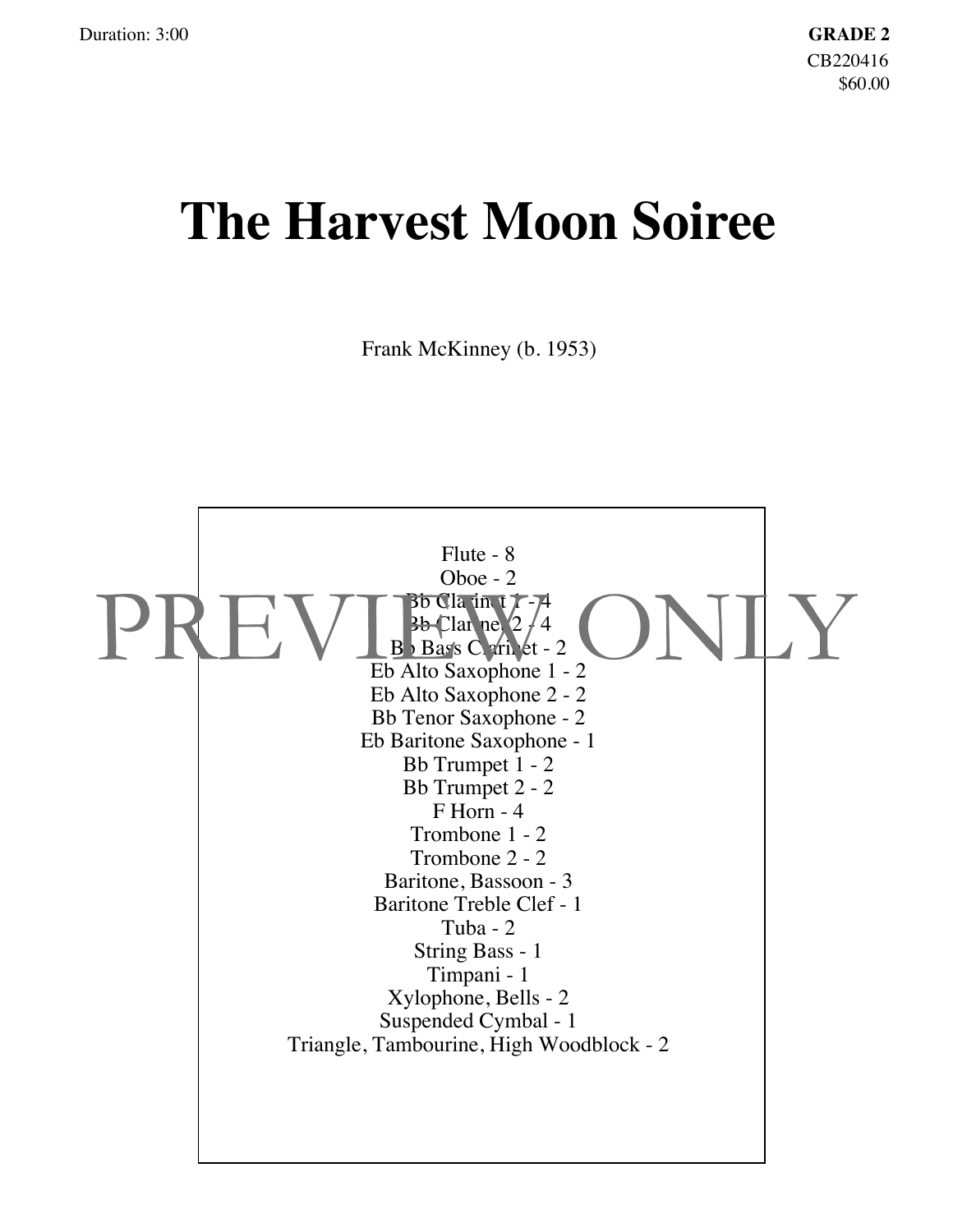#### **PUBLICATIONS EIGHTH NOTE**

### The Harvest Moon Soiree

#### Frank McKinney

At this soirée music lovers have assembled to celebrate the harvest, play a few tunes and enjoy a little dancing. Beginning with a lightly scored "hoedown" motif with woodwinds, the good-natured mood is interrupted by a thoughtful chorale, first stated by the brass. Contrasting consonance and dissonance are shared by each section until completed by the full ensemble. Eventually the "hoedown" theme returns with renewed energy and the piece dances to a surprising finish. These two contrasting movements present opportunities to teach interesting combinations of style and color, dance-like articulations and some surprising harmonies.

*Thank you to my daughter-in-law Erin for the great title*

# PREVIEW ONLY

After graduating in 1976 with a Bachelor of Music Education from Florida State University, Frank McKinney taught middle and high school band in Florida and Georgia for thirty-six years. Though he retired from teaching in 2013, Frank remains involved in music education as a musician, clinician and composer. He performs with the Georgia Wind Symphony and the Young Harris College Community Band on saxophone, and is the pianist for the Brasstown Big Band, The Swing Set, and Hayesville First United Methodist Church. Frank is an adjudicator for the Florida Bandmaster Association and the Georgia Music Education Association, and a lifetime member of the National Association of Music Educators and Florida Music Educators Association. He and his wife Cara live in the north Georgia mountains near Blairsville, Georgia.

> *Please contact the composer if you require any further information about this piece or his availability for commissioning new works and appearances.*

> > frank.mckinney@enpmusic.com

ISBN: 9781771577311 CATALOG NUMBER:CB220416 COST: \$60.00 DURATION: 3:00 DIFFICULTY RATING:GRADE 2 Concert Band

#### **www.enpmusic.com**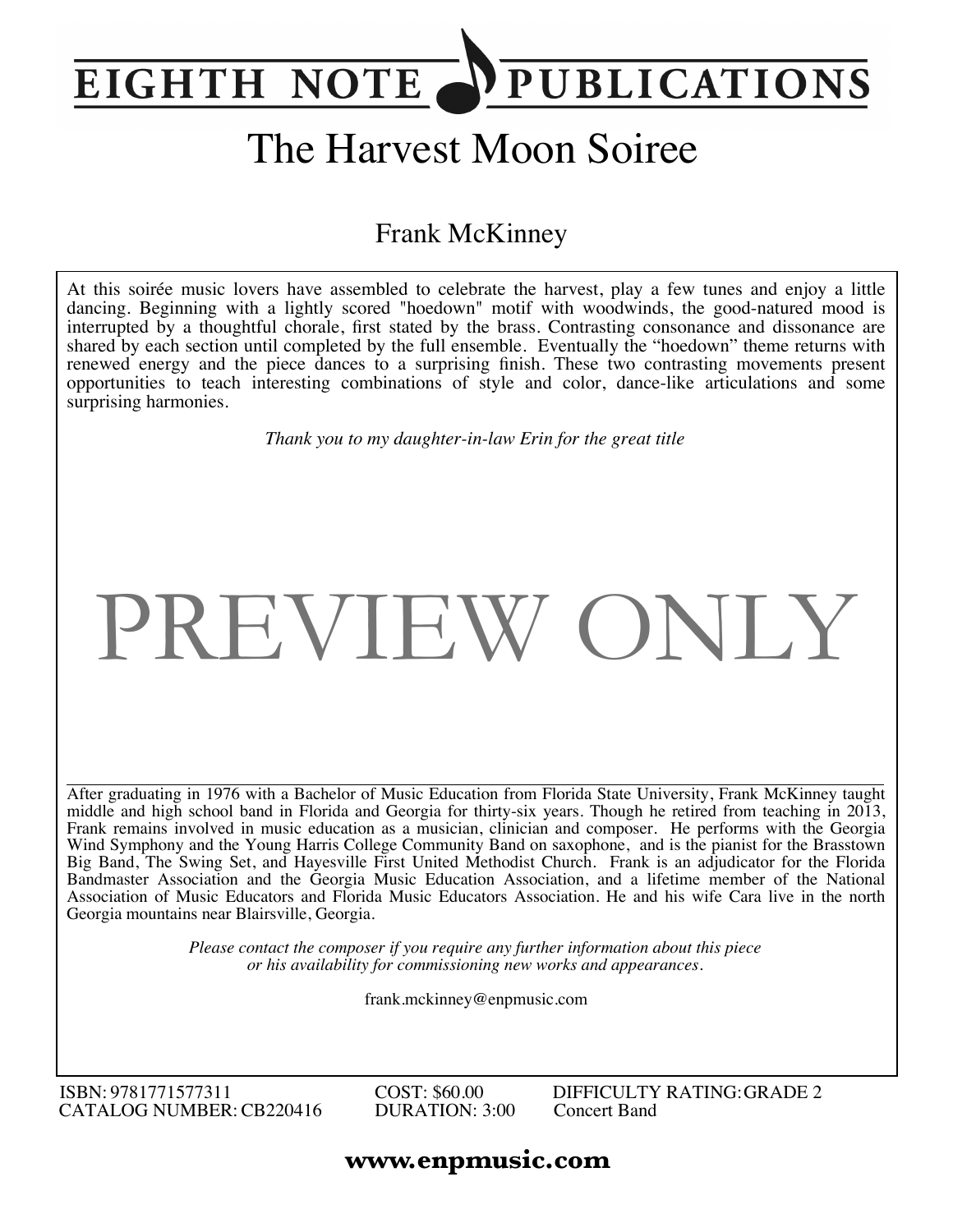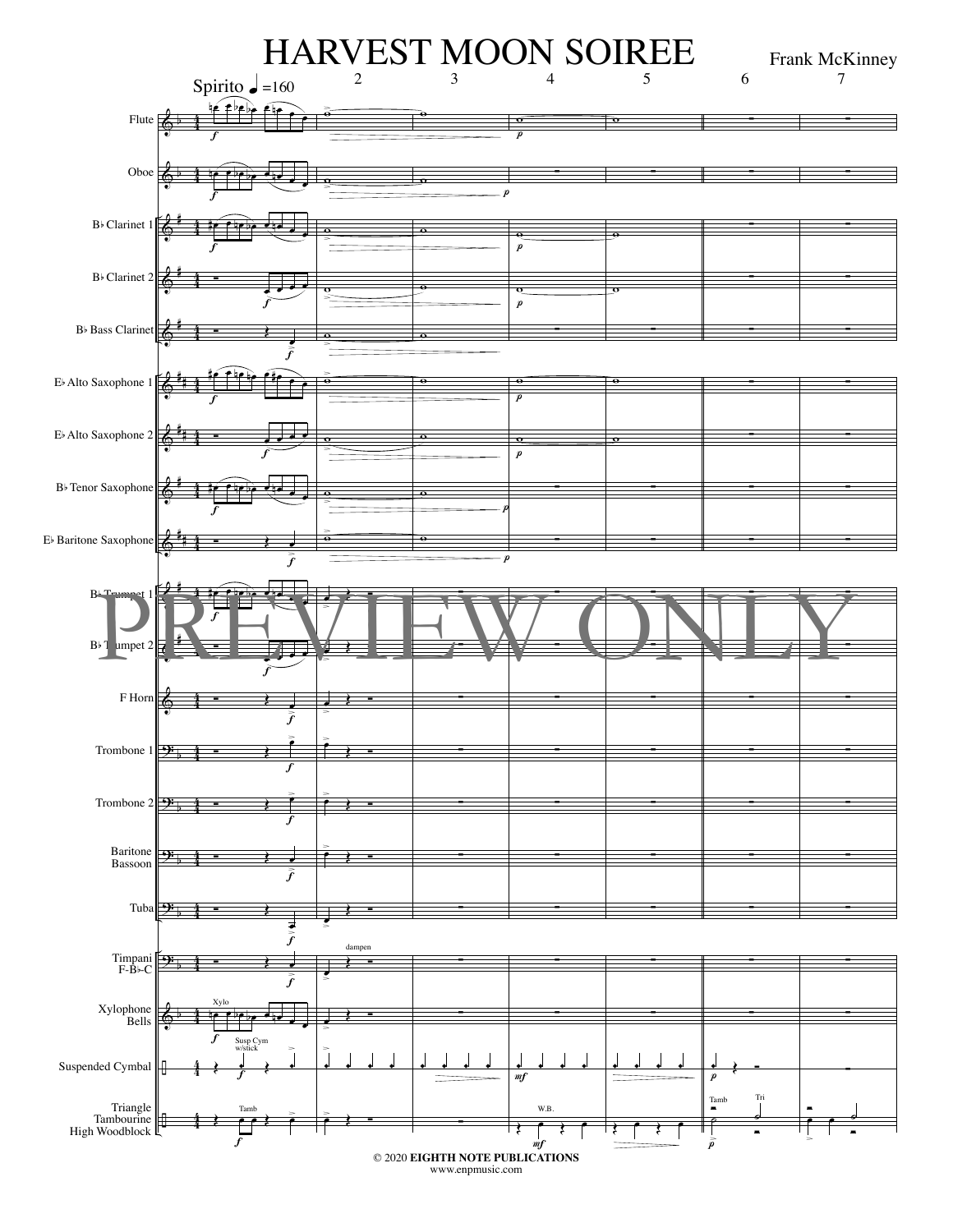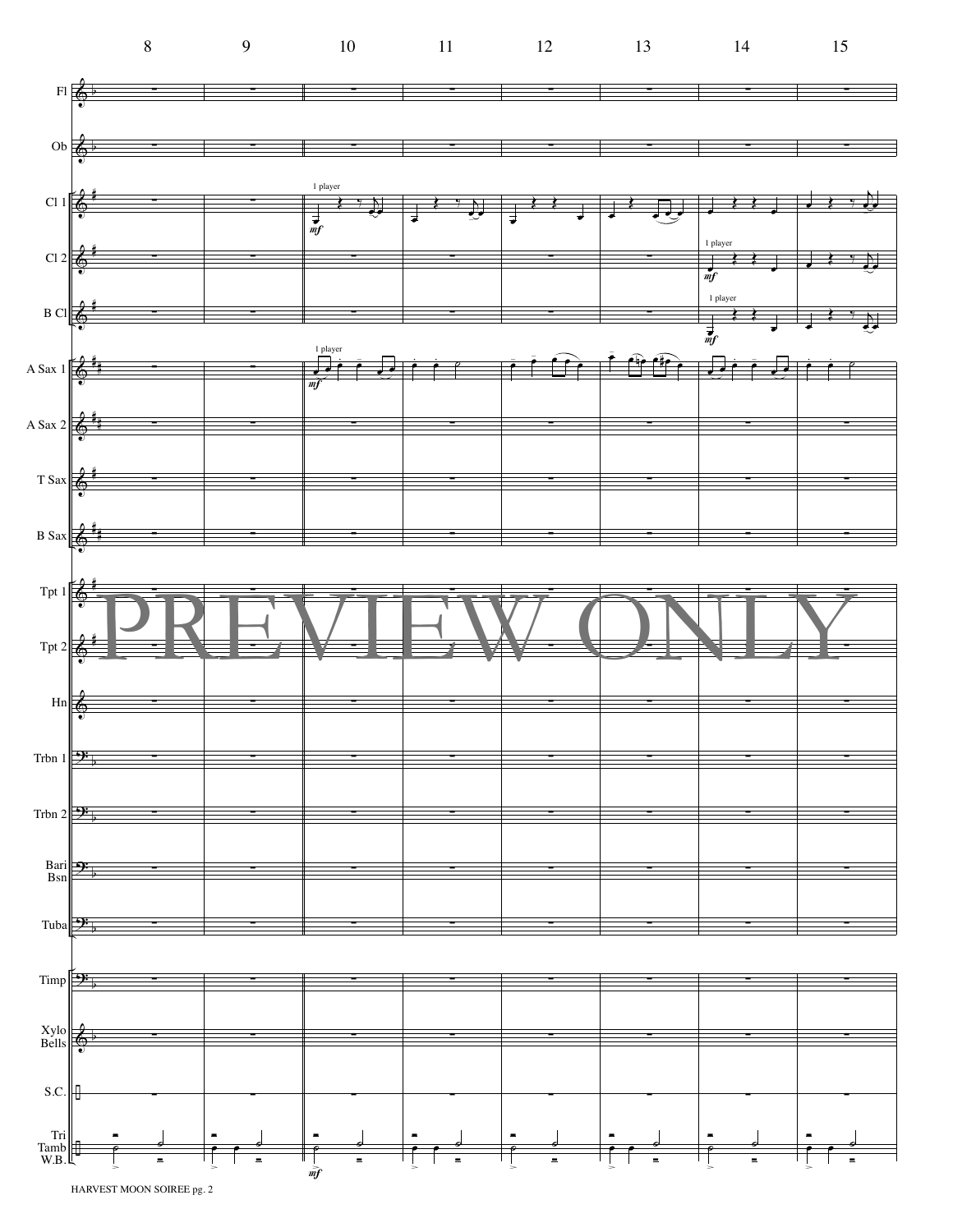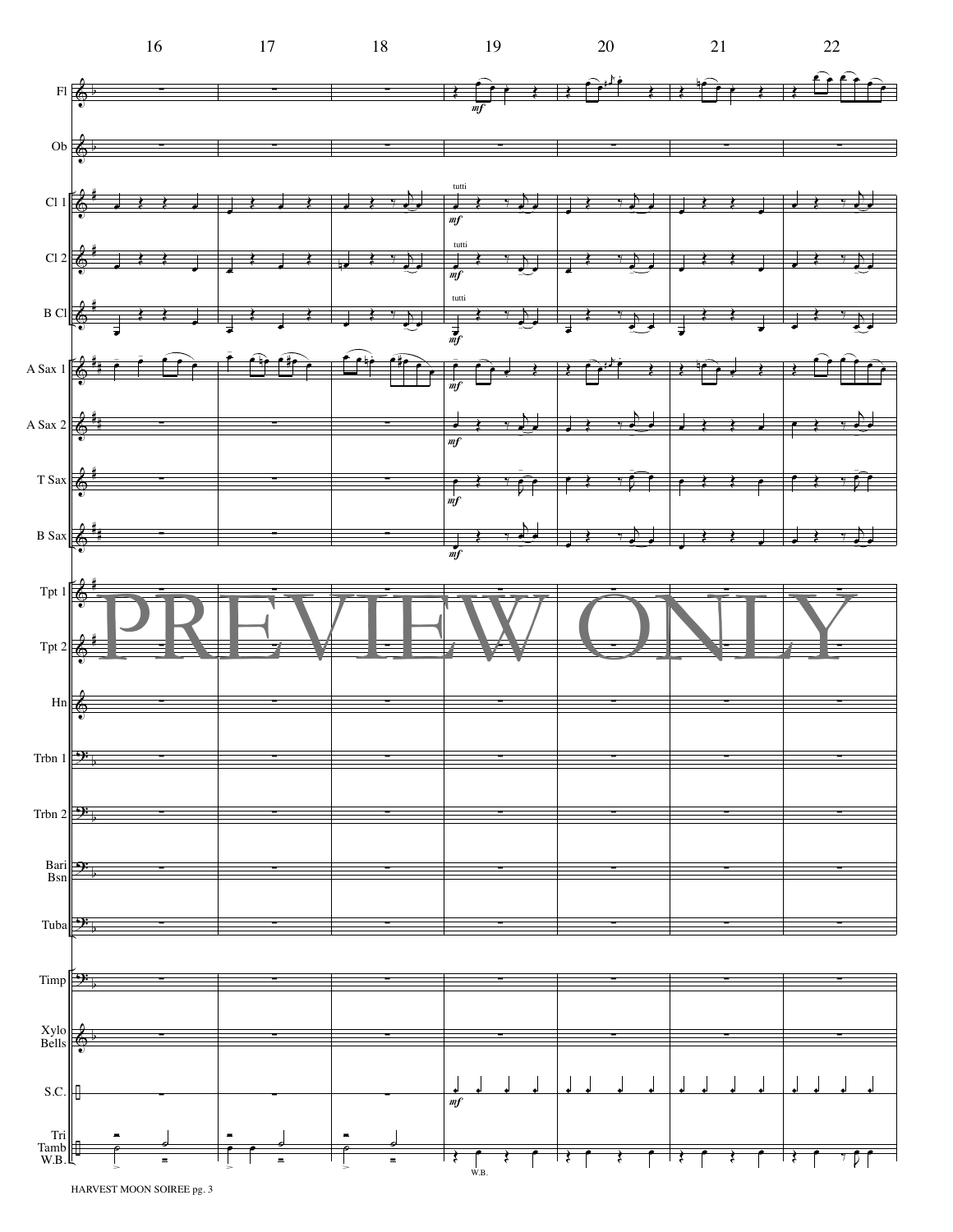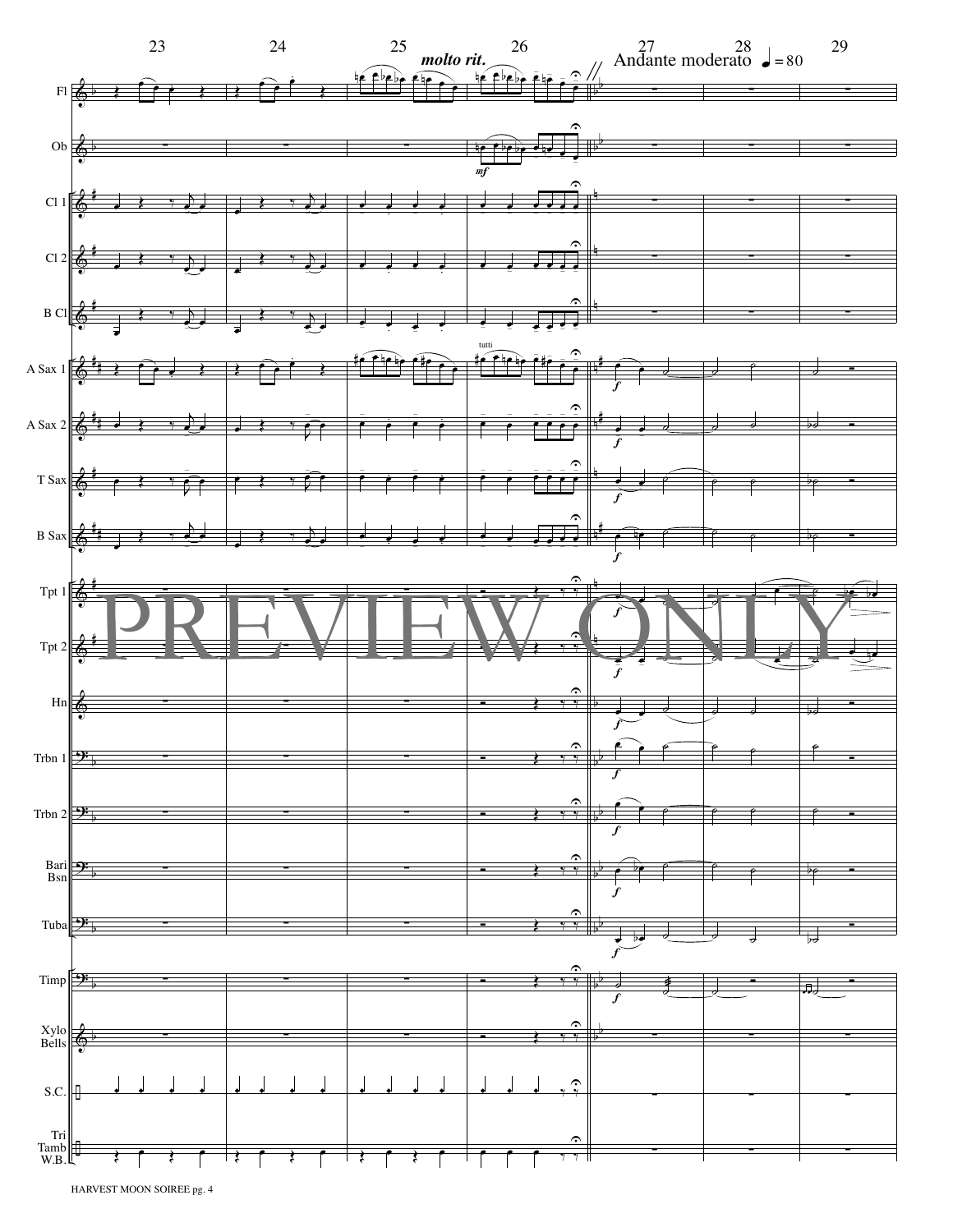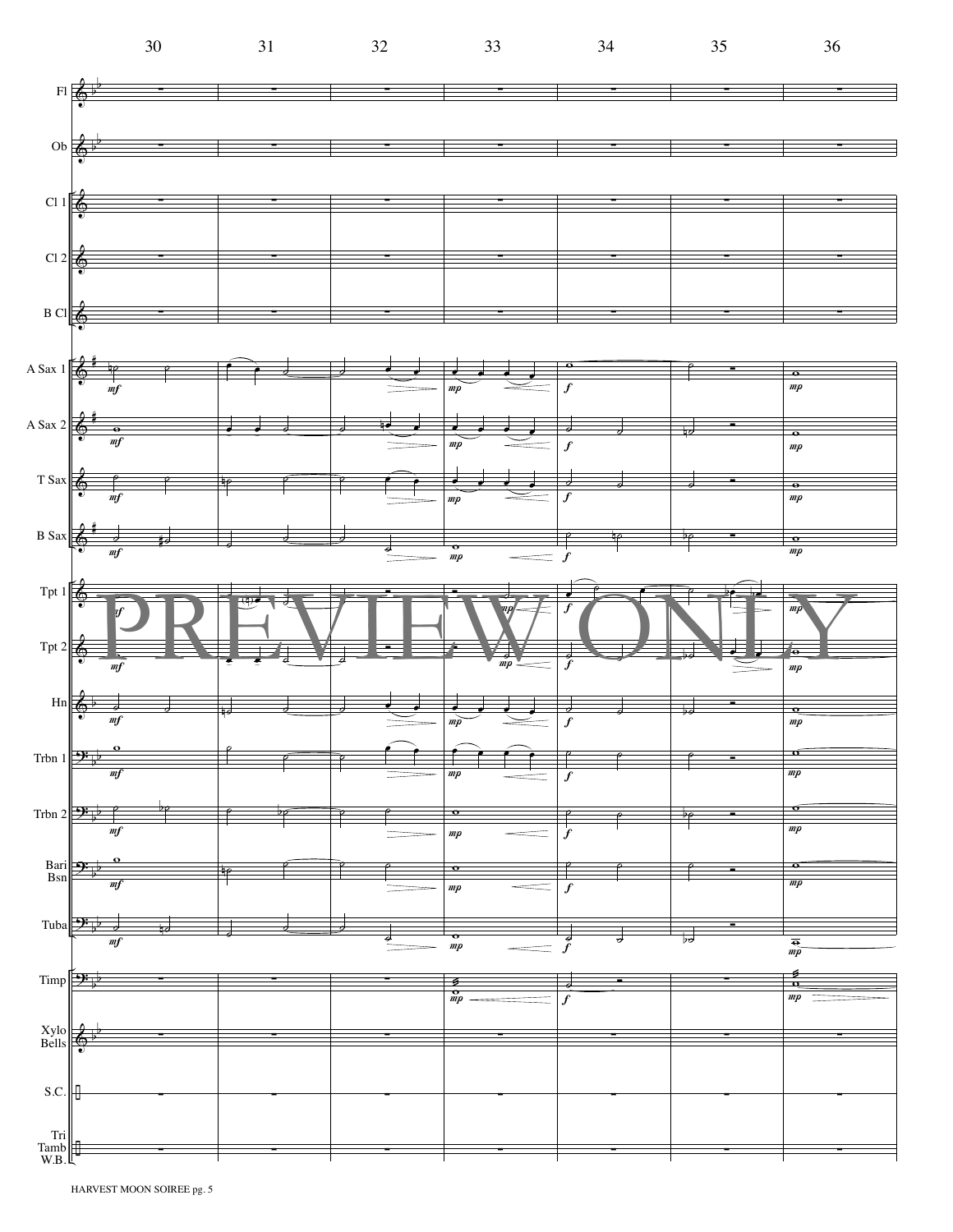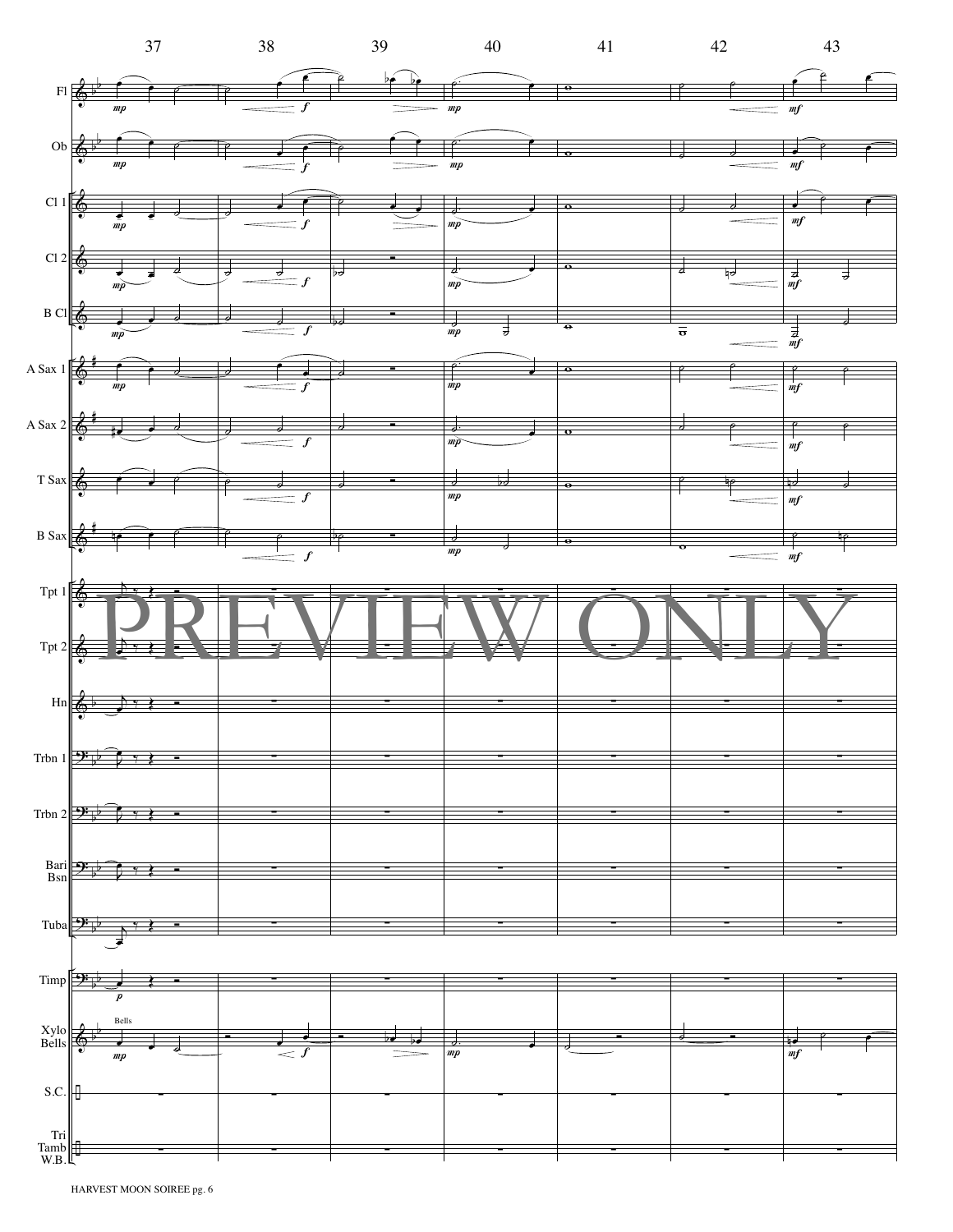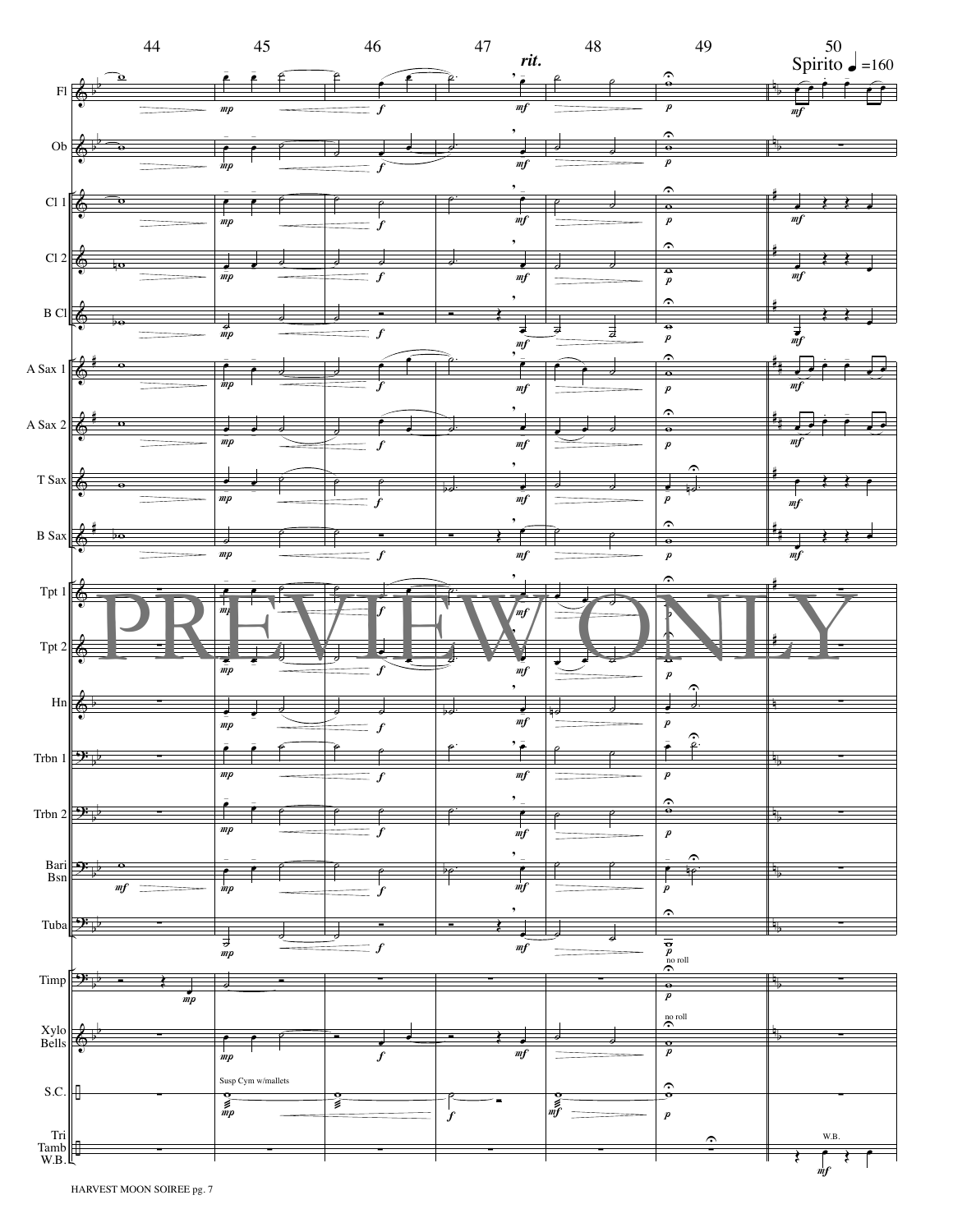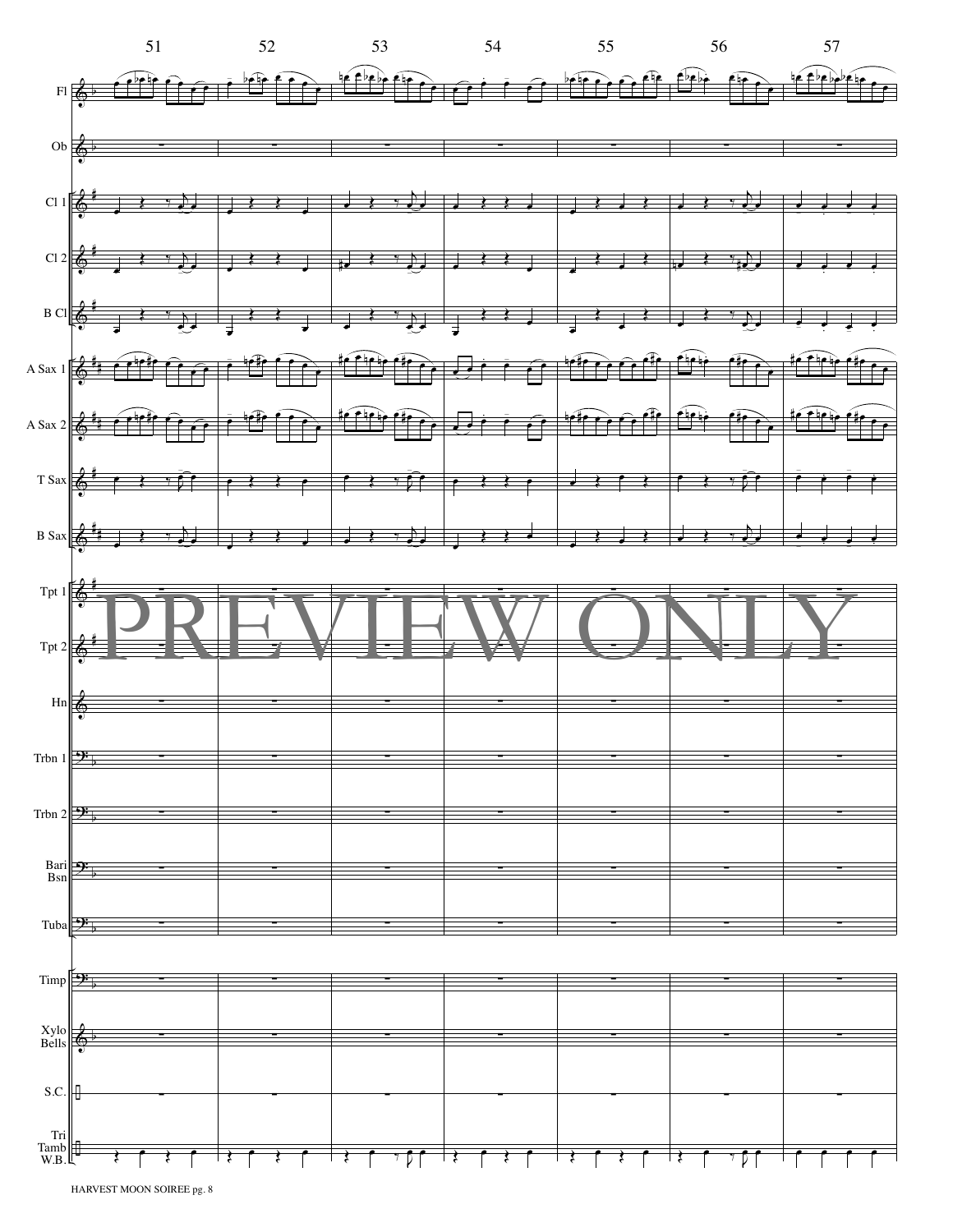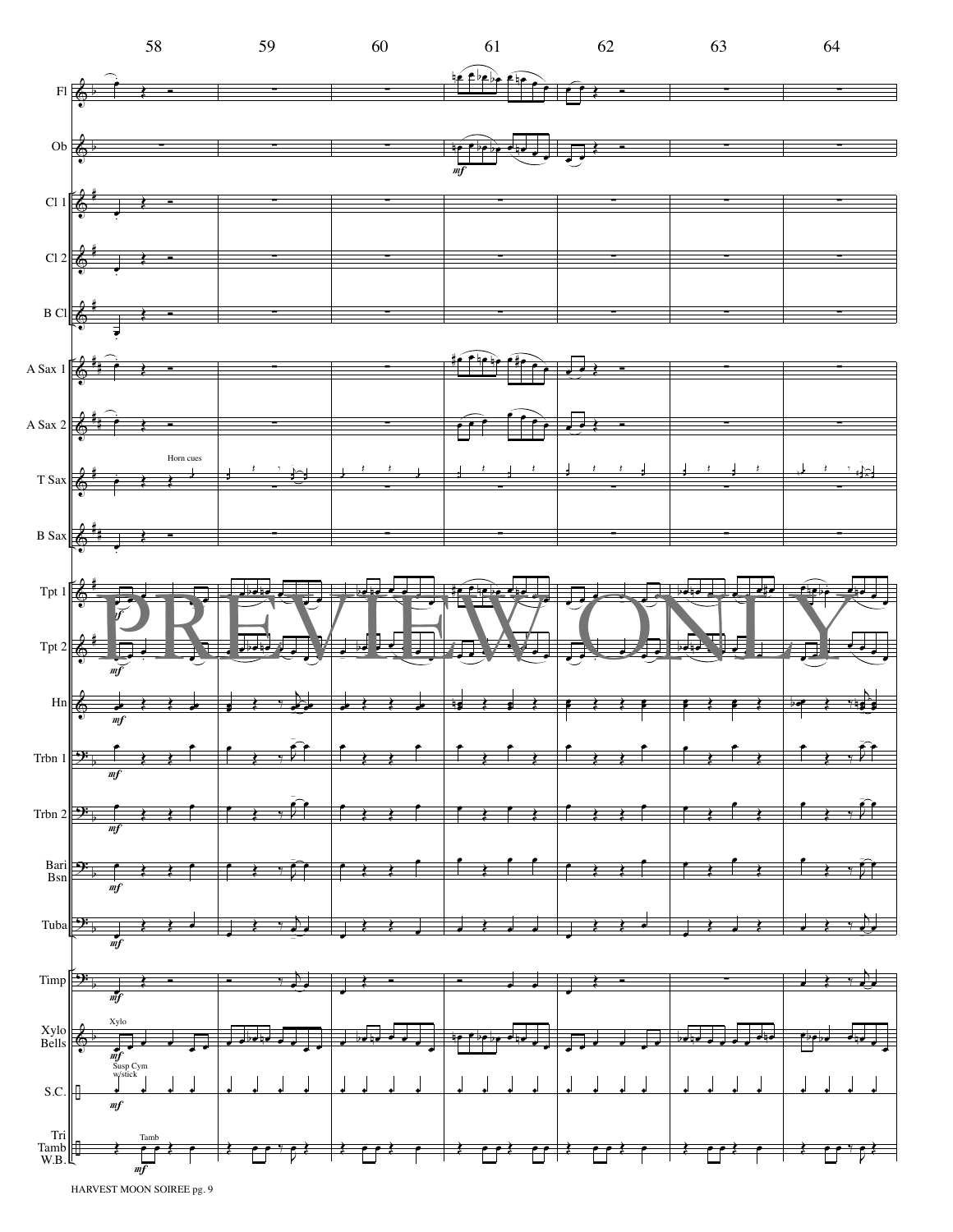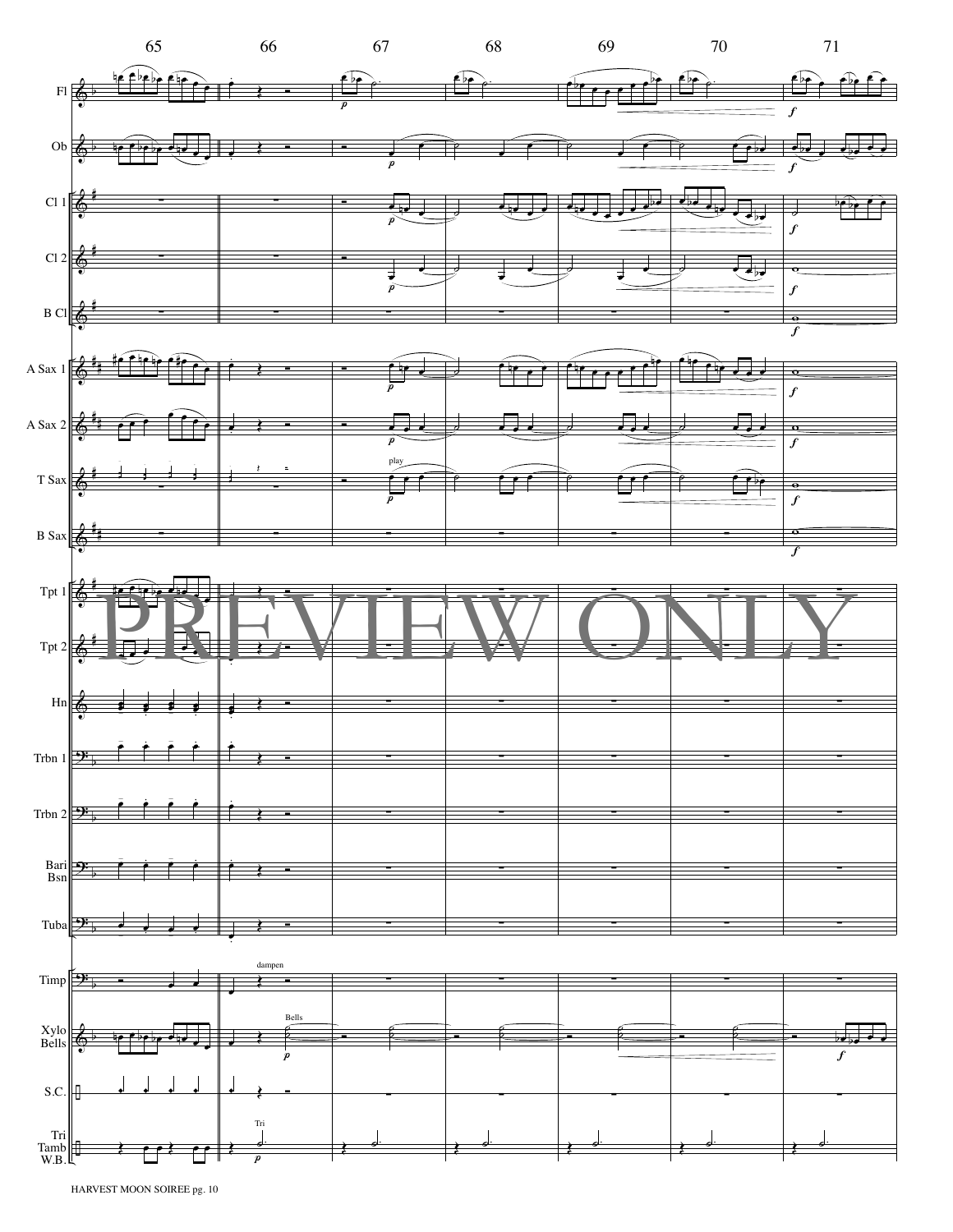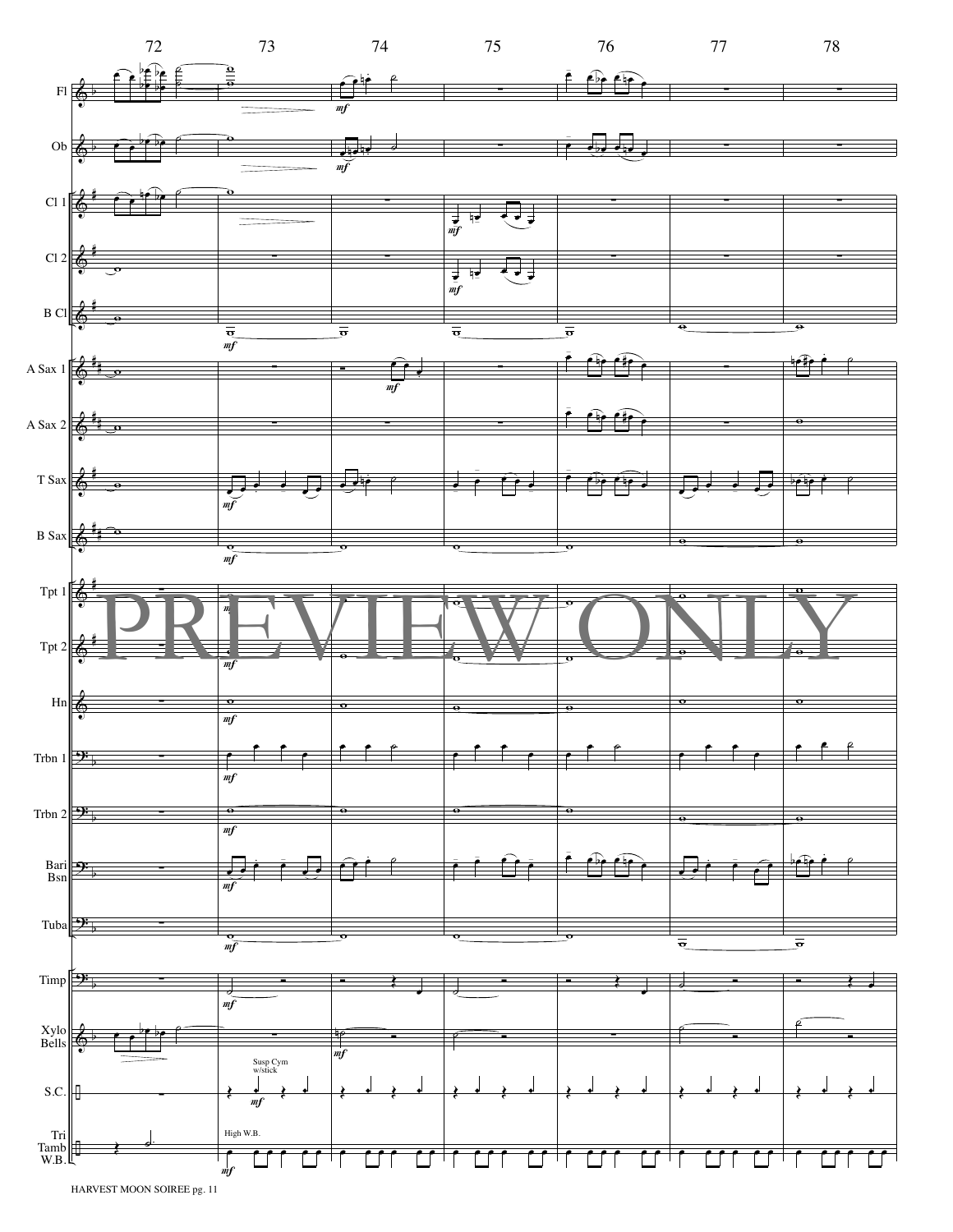